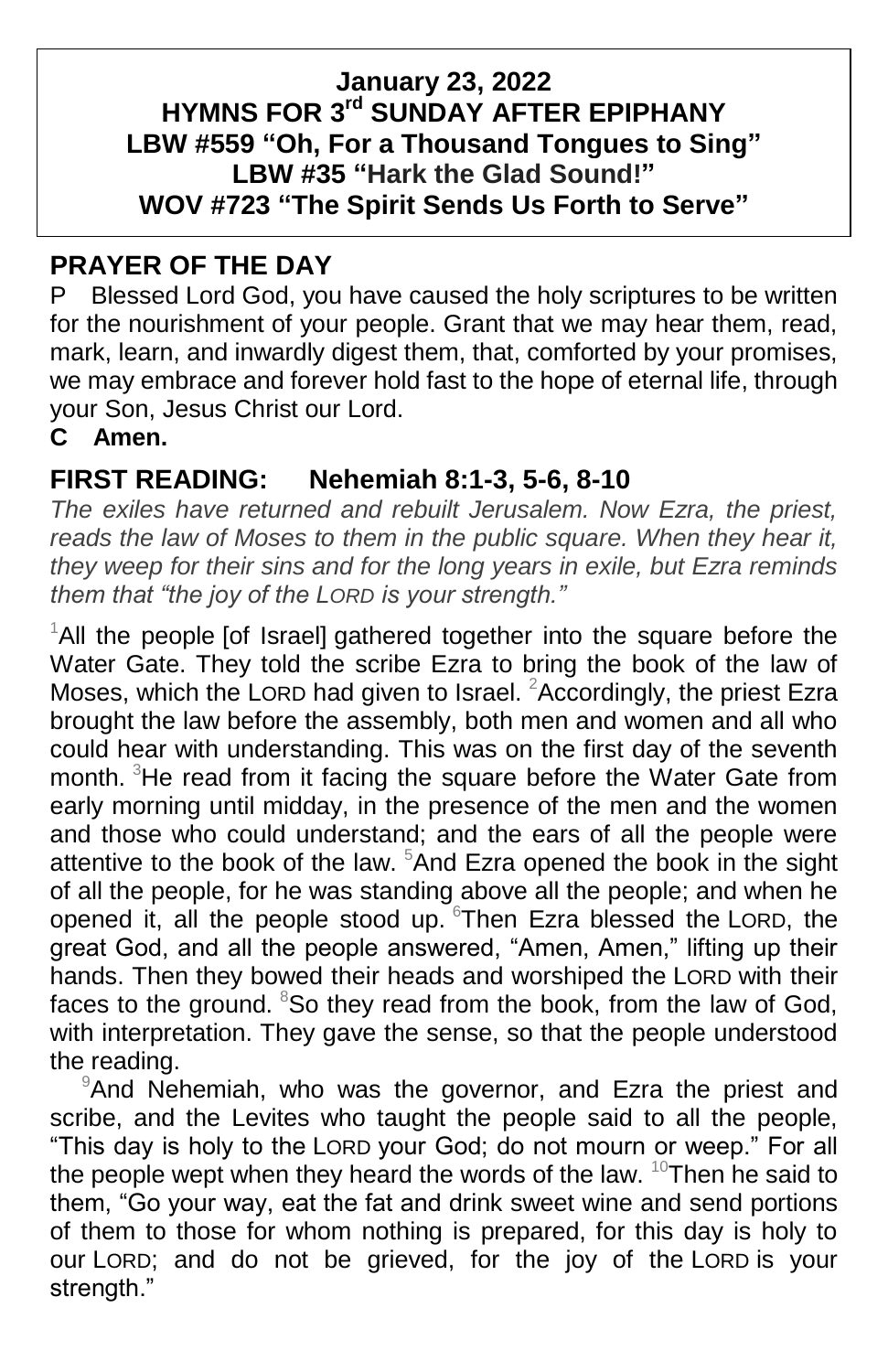## **PSALM: Psalm 19**

*R The teaching of the LORD revives the soul. (Ps. 19:7)*

 $1$ The heavens declare the glory of God. and the sky proclaims its maker's handiwork.

## <sup>2</sup>**One day tells its tale to another,**

**and one night imparts knowledge to another.**

<sup>3</sup>Although they have no words or language.

and their voices are not heard,

- 4 **their sound has gone out into all lands, and their message to the ends of the world,**
	- **where God has pitched a tent for the sun.**

<sup>5</sup>It comes forth like a bridegroom out of his chamber; it rejoices like a champion to run its course.

6 **It goes forth from the uttermost edge of the heavens and runs about to the end of it again;**

**nothing is hidden from its burning heat.** *R*

 $7$ The teaching of the LORD is perfect and revives the soul; the testimony of the LORD is sure and gives wisdom to the simple.

<sup>8</sup>**The statutes of the LORD are just and rejoice the heart; the commandment of the LORD is clear and gives light to the eyes.**

 $9$ The fear of the LORD is clean and endures forever;

the judgments of the LORD are true and righteous altogether.

<sup>10</sup>**More to be desired are they than gold, more than much fine gold, sweeter far than honey, than honey in the comb.** *R*

 $11By$  them also is your servant enlightened, and in keeping them there is great reward.

- <sup>12</sup>**Who can detect one's own offenses? Cleanse me from my secret faults.**
- $13A$ bove all, keep your servant from presumptuous sins; let them not get dominion over me;

then shall I be whole and sound, and innocent of a great offense.

<sup>14</sup>**Let the words of my mouth and the meditation of my heart be acceptable in your sight,**

 **O LORD, my strength and my redeemer.** *R*

# **SECOND READING: 1 Corinthians 12:12-31a**

*The apostle and pastor Paul uses the metaphor of the human body to describe how intimately connected we are in the church. For this struggling congregation in Corinth, Paul delivers a vital message of unity that is a mark of the church today.*

 $12$ For just as the body is one and has many members, and all the members of the body, though many, are one body, so it is with Christ. <sup>13</sup>For in the one Spirit we were all baptized into one body—Jews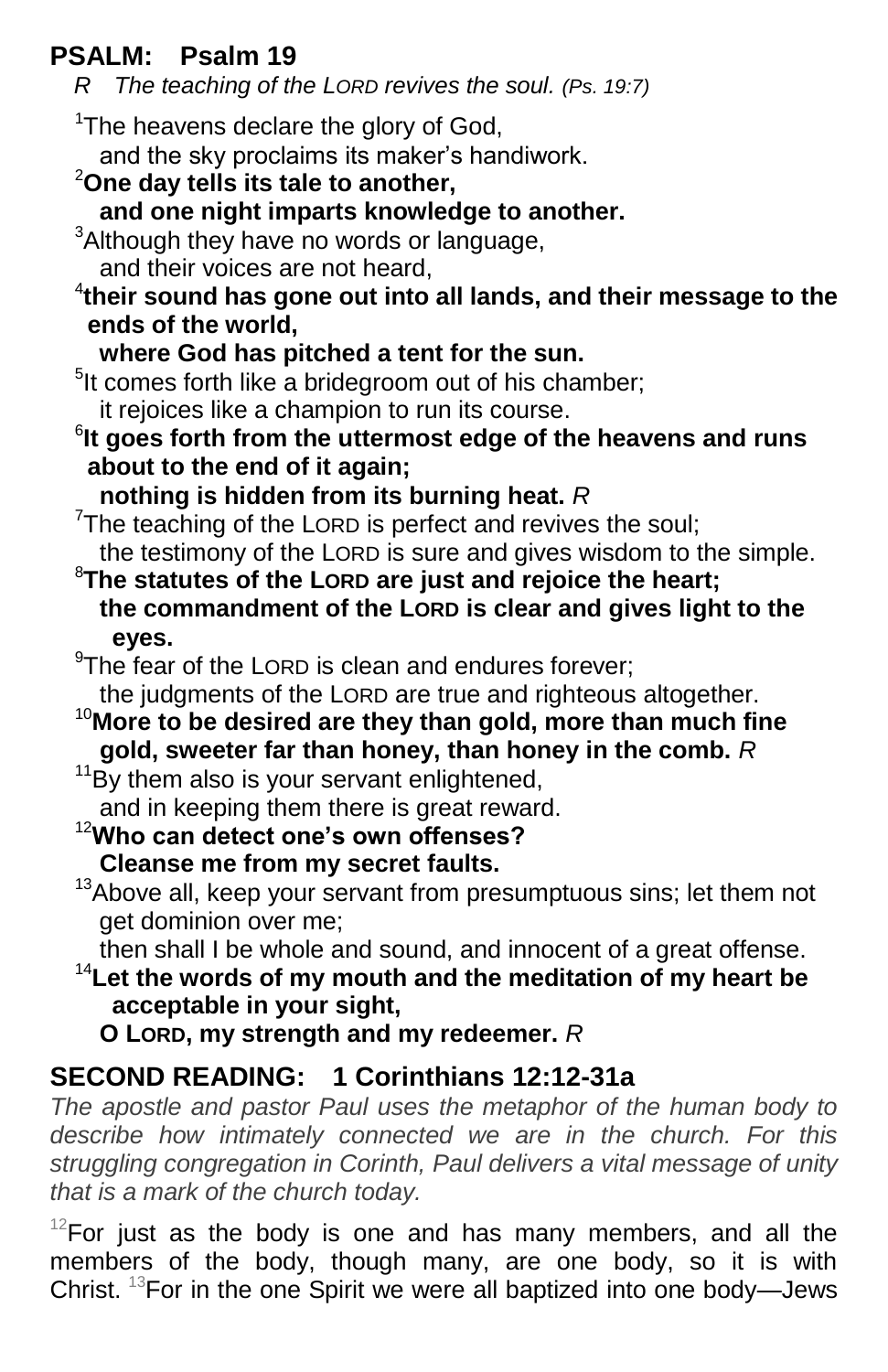or Greeks, slaves or free—and we were all made to drink of one Spirit.

 $14$ Indeed, the body does not consist of one member but of many.  $15$ If the foot would say, "Because I am not a hand, I do not belong to the body," that would not make it any less a part of the body. <sup>16</sup>And if the ear would say, "Because I am not an eye, I do not belong to the body," that would not make it any less a part of the body.  $17$  If the whole body were an eye, where would the hearing be? If the whole body were hearing, where would the sense of smell be?  $18$ But as it is, God arranged the members in the body, each one of them, as he chose. <sup>19</sup>If all were a single member, where would the body be?  $20A$ s it is, there are many members, yet one body.  $21$ The eye cannot say to the hand, "I have no need of you," nor again the head to the feet, "I have no need of you."  $22$ On the contrary, the members of the body that seem to be weaker are indispensable,  $23$  and those members of the body that we think less honorable we clothe with greater honor, and our less respectable members are treated with greater respect; <sup>24</sup>whereas our more respectable members do not need this. But God has so arranged the body, giving the greater honor to the inferior member,  $25$  that there may be no dissension within the body, but the members may have the same care for one another.  $^{26}$ If one member suffers, all suffer together with it; if one member is honored, all rejoice together with it.

 $27$ Now you are the body of Christ and individually members of it.  $28$ And God has appointed in the church first apostles, second prophets, third teachers; then deeds of power, then gifts of healing, forms of assistance, forms of leadership, various kinds of tongues. <sup>29</sup>Are all apostles? Are all prophets? Are all teachers? Do all work miracles? <sup>30</sup>Do all possess gifts of healing? Do all speak in tongues? Do all interpret?  $31a$ But strive for the greater gifts.

#### **GOSPEL: Luke 4:14-21**

*Near the beginning of Jesus' public ministry, he visits his hometown of Nazareth. In the words of Isaiah, he states and claims his identity, purpose, and mission.*

 $14$ Then Jesus, filled with the power of the Spirit, returned to Galilee, and a report about him spread through all the surrounding country.  $15$ He began to teach in their synagogues and was praised by everyone.

 $16$ When he came to Nazareth, where he had been brought up, he went to the synagogue on the sabbath day, as was his custom. He stood up to read,  $17$  and the scroll of the prophet Isaiah was given to him. He unrolled the scroll and found the place where it was written:

<sup>18</sup>"The Spirit of the Lord is upon me,

because he has anointed me

to bring good news to the poor.

He has sent me to proclaim release to the captives